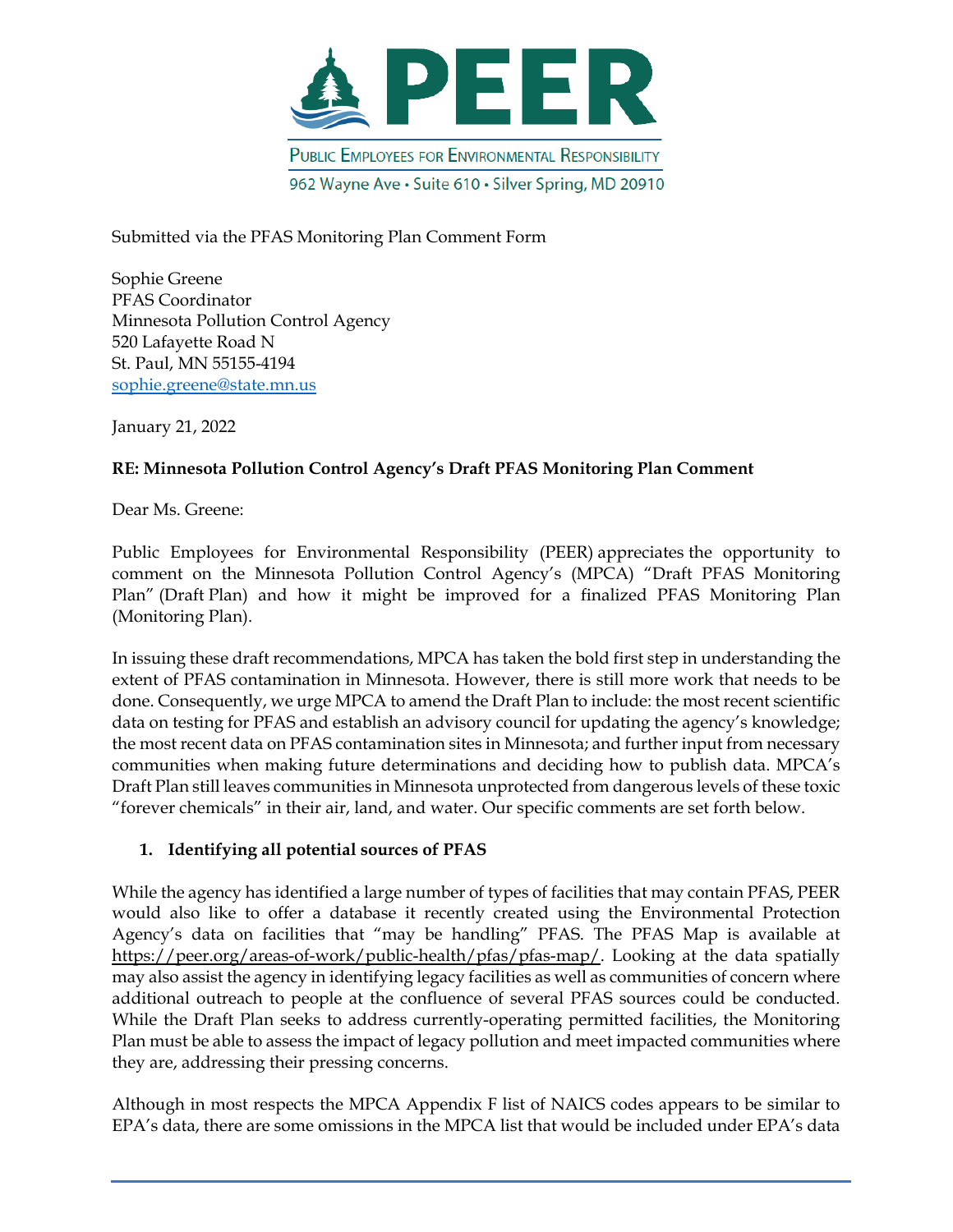set—for example, EPA included mining sites as potential sources of PFAS, but it appears that MPCA has omitted mining sites from Appendix F. Any such omissions should be vetted by nonconflicted academic and advocacy experts, as discussed below, within the ambit of a MEPA advisory council.

PEER would be happy to provide underlying data for the map if that would be of assistance to MPCA as it finalizes its Monitoring Plan. While the Draft Plan begins with a fairly comprehensive list of types of facilities, the Monitoring Plan must allow for the addition and inclusion of new facilities as MPCA's knowledge develops.

### **2. MPCA has a legal duty to establish an expert body free of conflicts of interest to assist with developing the Monitoring Plan**

Monitoring PFAS discharges and emissions is a cutting-edge scientific issue and, as such, new and better testing may be in development now that could be integral to MPCA's Monitoring Plan tomorrow. This provides MPCA with a uniquely appropriate opportunity to establish an expert body to consult on developing and improving the monitoring plan over time. In fact, MPCA has a legal duty to establish such an expert body. Minn. Stat. § 116D.03, Subd. 2(2), provides, in relevant part, that:

All departments and agencies of the state government shall: . . .

utilize a systematic, interdisciplinary approach that will insure the integrated use of the natural and social sciences and the environmental arts in planning and in decision making which may have an impact on the environment; as an aid in accomplishing this purpose there shall be established advisory councils or other forums for consultation with persons in appropriate fields of specialization so as to ensure that the latest and most authoritative findings will be considered in administrative and regulatory decision making as quickly and as amply as possible

This language is not discretionary: the agency "shall" utilize a systematic and interdisciplinary approach and "there shall be established advisory councils . . . with persons in appropriate fields of specialization so as to ensure that the latest and most authoritative findings will be considered in administrative and regulatory decision making." In finalizing the Monitoring Plan there is no opportunity to delay the establishment of an advisory council because its advice must be considered "as quickly and as amply as possible." The Legislature has commanded MPCA in situations exactly like this one to seek continuing advice and direction from specialists so that the agency does not mistakenly adopt a plan that falls short of a best-practices approach to both "natural and social sciences."

Minn. Stat. § 116D.03, Subd. 2, goes on to say that MPCA "shall" also "study, develop, and describe appropriate alternatives to recommended courses of action in any proposal which involves unresolved conflicts concerning alternative uses of available resources" and "undertake, contract for or fund such research as is needed in order to determine and clarify effects by known or suspected pollutants which may be detrimental to human health or to the environment, as well as to evaluate the feasibility, safety and environmental effects of various methods of dealing with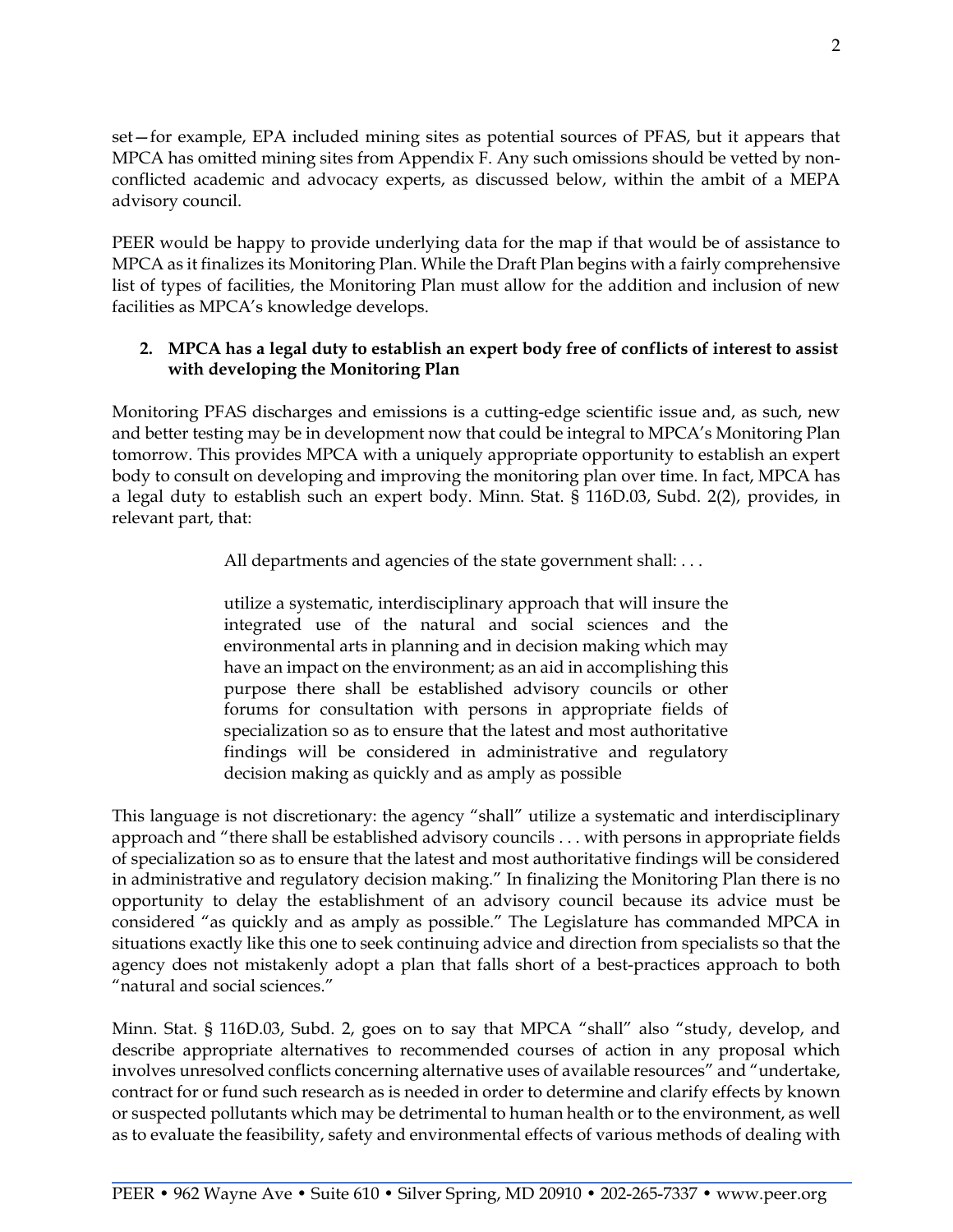pollutants."[1](#page-2-0) Both these mandatory requirements require MPCA to establish an advisory committee that is free of any conflicts that would pit economic interests against protecting public and environmental health from toxic pollutants—only non-conflicted experts and community members can provide alternatives that are in the public interest and sufficiently protective of public health. The section also requires transparency of MPCA, stating the agency "shall . . . make available to the federal government, counties, municipalities, institutions and individuals, information useful in restoring, maintaining, and enhancing the quality of the environment[.]"<sup>[2](#page-2-1)</sup>

In compliance with MEPA, MPCA should convene an expert advisory council to continue to advise the agency on ongoing updates and improvements to the Monitoring Plan. This advisory council should be made up of academics and nonprofit experts who are knowledgeable about PFAS and the various types of media monitoring covered by the plan. The advisory council must also include social science experts and environmental justice advocates who can address the social impacts of PFAS pollution and how data can be best used by communities. An advisory committee with community and scientific communication expertise will be instrumental in assuring that MPCA is transparent in its work on PFAS. Improving upon efforts to convene committees of stakeholders on climate change<sup>[3](#page-2-2)</sup> or environmental justice,<sup>[4](#page-2-3)</sup> this PFAS advisory council must be representative of expertise in public participation, robust and independent science, and lessons learned from PFAS policy in other parts of the country. The advisory council should not be made up of permitted facility representatives who have already had ample input into the Draft Plan. Although MPCA can and will continue to hear from "stakeholders" on their views on monitoring for PFAS, regulated entities should be allowed to make submissions to the advisory council but not have a vote or ability to stop the advisory council from taking any action.[5](#page-2-4) This will avoid an obvious conflict of interest that MEPA sought to avoid.

MPCA should also consider relying on the advisory council for expertise necessary to identify data gaps, which when identified may require regulatory responses that go beyond voluntary monitoring under the Monitoring Plan. By including academics and advocates that are expert in PFAS science, as well as community members that are expert in the environmental injustices they face, the advisory council could be a model example of what the Legislature demanded of state agencies in our bedrock environmental policy law.

<span id="page-2-0"></span><sup>&</sup>lt;sup>1</sup> At subdivisions 2(4) and 2(8).

<span id="page-2-1"></span><sup>2</sup> At subdivision 2(6).

<span id="page-2-2"></span><sup>3</sup> Press Release, Governor Walz Establishes Climate Change Subcabinet, Dec. 2, 2019, <https://mn.gov/governor/news/?id=1055-412110> (discussing "the Governor's Advisory Council on Climate Change").

<span id="page-2-3"></span><sup>4</sup> MPCA Environmental Justice Advisory Group, [https://www.pca.state.mn.us/about](https://www.pca.state.mn.us/about-mpca/mpca-environmental-justice-advisory-group)[mpca/mpca-environmental-justice-advisory-group](https://www.pca.state.mn.us/about-mpca/mpca-environmental-justice-advisory-group) (last visited Jan. 21, 2022).

<span id="page-2-4"></span><sup>5</sup> This type of exclusion is consistent with other technical expert bodies such as FDA's Tobacco Products Scientific Advisory Committee and the Intergovernmental Panel on Climate Change. *See* Food and Drug Administration, Tobacco Products, Scientific Advisory Committee, Nov. 12, 2019, [https://www.fda.gov/advisory-committees/committees-and-meeting-](https://www.fda.gov/advisory-committees/committees-and-meeting-materials/tobacco-products-scientific-advisory-committee)

[materials/tobacco-products-scientific-advisory-committee](https://www.fda.gov/advisory-committees/committees-and-meeting-materials/tobacco-products-scientific-advisory-committee) (TPSAC only includes the regulated industry as non-voting participants: "In addition to the voting members, the Committee shall include 3 non-voting members who are identified with industry interests."); IPCC Structure, <https://www.ipcc.ch/about/structure/> (last visited Jan. 21, 2022).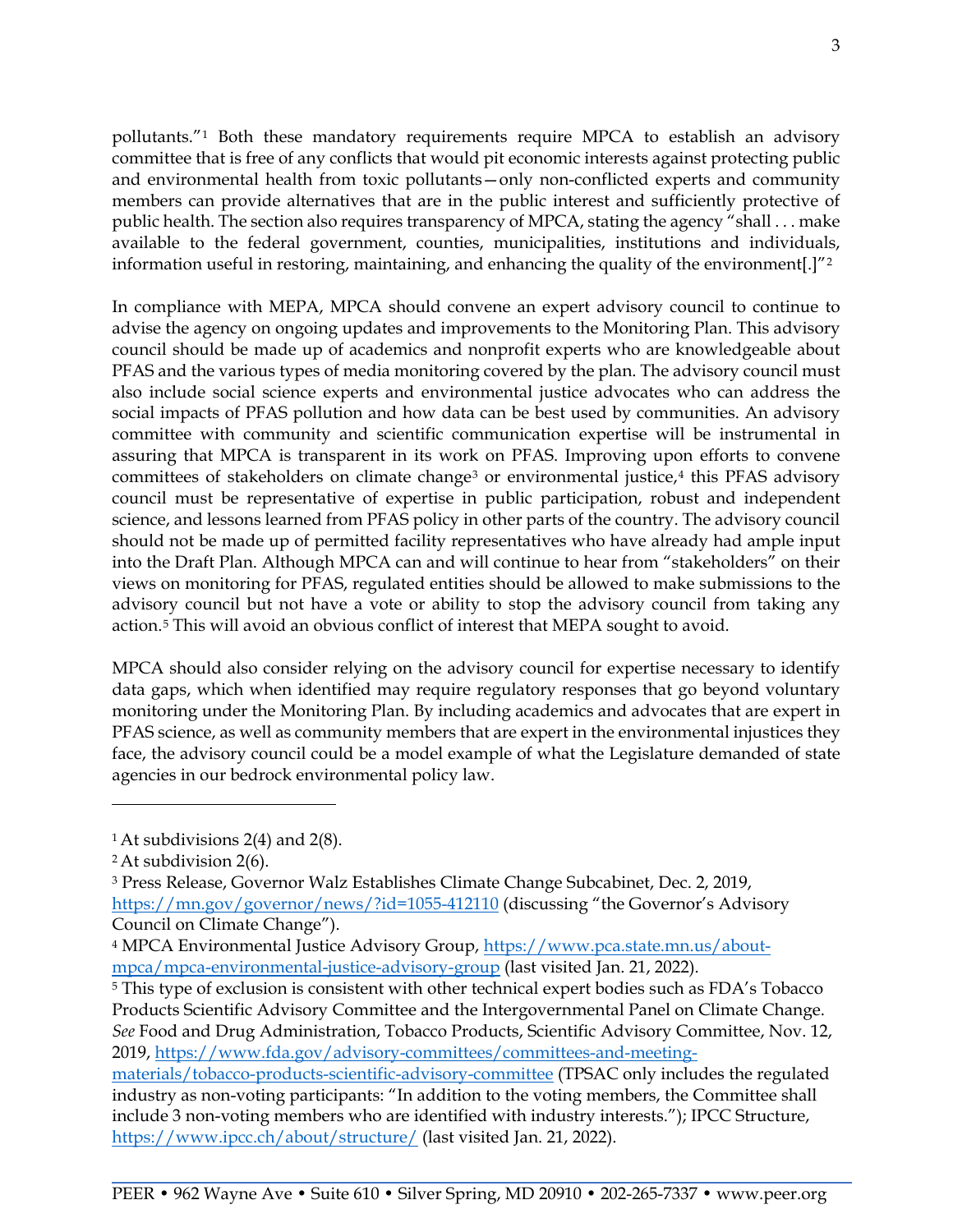In addition MPCA should get the advisory council's input on the best available testing methods, including the following two suggestions.

# a. MPCA must require monitoring for more PFAS

We commend the Draft Plan for starting with a comprehensive definition of PFAS. However, in order to be consistent with that broad definition, the Draft Plan should require that testing include all PFAS for which there is an accurate test.

As MPCA knows, any attempt to test for only a few PFAS chemicals will be meaningless due to the ability of PFAS to simply be replaced with another PFAS chemical with similar structure, function, and potential for harm.<sup>[6](#page-3-0)</sup> The experience with PFOA and GenX illustrates this issue. Until around 2006, PFOA was widely used in the manufacture of polytetrafluoroethylene (PTFE) and some other fluoropolymers, which are subsequently used to make consumer products. However, PFOA has been linked to adverse health effects including cancer in people and to reduced effectiveness of childhood vaccines at very low levels of exposure.[7](#page-3-1) In 2006 EPA brokered a voluntary agreement with DuPont, 3M and other producers to phase out the use of PFOA and related PFAS. In 2013, DuPont (now Chemours) introduced GenX as a replacement for PFOA in the production of fluoropolymers.[8](#page-3-2) In 2020 the EPA's toxicity assessments of GenX found similar adverse health effects to those from PFOA.<sup>[9](#page-3-3)</sup> Meanwhile, people were exposed to GenX for years. While there is currently a Minnesota health-based value for PFOA,<sup>[10](#page-3-4)</sup> there is currently no such advisory for GenX.

Additionally, while PFAS display a wide range of environmental and health hazards, each PFAS shares a structural feature that results in a resistance to environmental and metabolic

[https://journals.sagepub.com/doi/abs/10.1177/1048291115590506.](https://journals.sagepub.com/doi/abs/10.1177/1048291115590506)

<span id="page-3-0"></span><sup>6</sup> Arlene Blum, Mamta Behl, Linda Birnbaum, Miriam L Diamond, Allison Phillips, Veena Singla, Nisha S Sipes, Heather M Stapleton, & Marta Venier, *Organophosphate Ester Flame Retardants: Are They a Regrettable Substitution for Polybrominated Diphenyl Ethers?*, ENVIRON SCI TECHNOL LETT. 2019 Nov 12;6(11):638-649 (2019), *available at*

[https://pubmed.ncbi.nlm.nih.gov/32494578/;](https://pubmed.ncbi.nlm.nih.gov/32494578/) *see also* Linda Birnbaum, Betsy Southerland, and Robert Sussman, *EPA must protect public health by regulating PFAS as a class*, THE HILL, (July 30, 2021) [https://thehill.com/opinion/energy-environment/565528-epa-must-protect-public](https://thehill.com/opinion/energy-environment/565528-epa-must-protect-public-health-by-regulating-pfas-as-a-class)[health-by-regulating-pfas-as-a-class.](https://thehill.com/opinion/energy-environment/565528-epa-must-protect-public-health-by-regulating-pfas-as-a-class)

<span id="page-3-1"></span><sup>7</sup> Philippe Grandjean and Richard Clapp, *Perfluorinated Alkyl Substances: Emerging Insights Into Health Risks*, SAGE JOURNALS, (June 17, 2015)

<span id="page-3-2"></span><sup>8</sup> BUSINESS & HUMAN RIGHTS RESOURCE CENTRE, Dupont lawsuits (re PFOA pollution in USA), https://www.business-humanrights.org/en/latest-news/dupont-lawsuits-re-pfoapollution-in-usa/ (Last visited Sept. 20, 2021).

<span id="page-3-3"></span><sup>9</sup> U.S. Envtl. Protection Agency, *GenX Toxicity Assessments Documents*,

<span id="page-3-4"></span><https://www.epa.gov/pfas/genx-toxicity-assessments-documents> (Last updated Apr. 8, 2021). <sup>10</sup> MINN. POLLUTION CONTROL AGENCY, *What is Minnesota doing about PFAS?*, <https://www.pca.state.mn.us/waste/what-minnesota-doing-about-pfas> (Last Visited Jan. 20,

<sup>2022).</sup>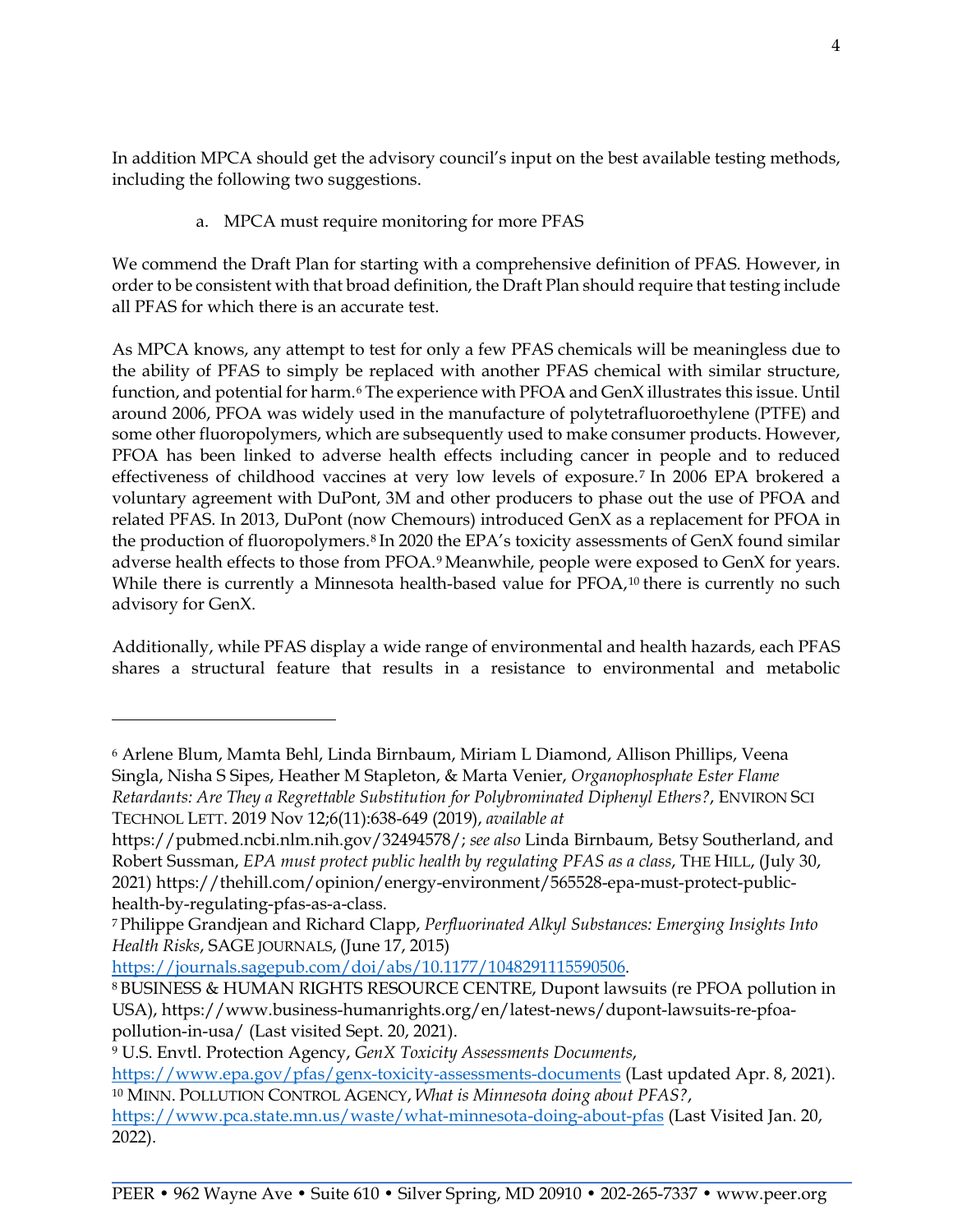degradation: the strength of the carbon-fluorine bond that forms the backbone of each molecule.<sup>[11](#page-4-0)</sup> This environmental persistence heightens the probability of widespread and long-lasting adverse effects.[12](#page-4-1) Even if persistent chemicals are currently present at low concentrations, or do not yet exceed any regulatory thresholds, they remain in the environment and may continue to cause harmful effects.[13](#page-4-2)

Therefore, testing for more than a few dozen PFAS is necessary because the persistence of each PFAS chemical has the potential for known and unknown adverse effects. Only by having a full accounting of the problem will MPCA be able to engage the public and policymakers in the serious business of managing the PFAS already in the environment.

b. MPCA's Monitoring Plan must call for total organic fluorine testing

In addition to testing for individual PFAS, the monitoring plan should also require testing that would capture the sum total of all PFAS in various tested media. MPCA should use a Total Organic Fluorine test (TOF), the gold standard for testing PFAS.

The analytical chemistry tools used to study and quantify PFAS have evolved to meet the new demands presented by this large class of chemicals. EPA currently states that there are 12,039 PFAS.<sup>[14](#page-4-3)</sup> Previous tests only measured a limited set of targeted chemicals and precursors, generally failing to identify many PFAS compounds and the full extent of PFAS contamination. In contrast, a TOF shows the total concentration of fluorine, which is indicative of the amount of PFAS, and which is necessary to adequately assess the environmental impact of PFAS contamination.[15](#page-4-4) The large number of chemicals in the PFAS class spark the need to screen for all PFAS without quantifying the individual constituents.

A TOF aims to reveal the presence of unidentified PFAS, which will help MPCA understand the total extent of its PFAS contamination. Without quantifying the overall amount of contamination, testing only for a small number of PFAS risks minimizing the actual harm of toxic forever chemicals already in the environment.

### **3. The Monitoring Plan must be strengthened to avoid gaming testing requirements and to create the best data set possible**

<span id="page-4-0"></span><sup>11</sup> Ian T. Cousins, et. al., *The high persistence of PFAS is sufficient for their management as a chemical class*, DOI: 10.1039/D0EM00355G (PERSPECTIVE) ENVIRON. SCI.: PROCESSES IMPACTS, 2020, 22, 2307-2312, [https://pubs.rsc.org/en/content/articlehtml/2020/em/d0em00355g.](https://pubs.rsc.org/en/content/articlehtml/2020/em/d0em00355g)

<span id="page-4-1"></span><sup>12</sup> Ian T. Cousins, et.al., Why is high persistence alone a major cause of concern?, DOI: 10.1039/C8EM00515J (Perspective) Environ. Sci.: Processes Impacts, 2019, 21, 781-792, [https://pubs.rsc.org/en/content/articlehtml/2019/em/c8em00515j.](https://pubs.rsc.org/en/content/articlehtml/2019/em/c8em00515j) <sup>13</sup> *Id.* 

<span id="page-4-3"></span><span id="page-4-2"></span><sup>14</sup> PFAS Master List of PFAS Substances, [https://comptox.epa.gov/dashboard/chemical](https://comptox.epa.gov/dashboard/chemical-lists/pfasmaster)[lists/pfasmaster](https://comptox.epa.gov/dashboard/chemical-lists/pfasmaster) (last visited Jan. 21, 2022).

<span id="page-4-4"></span><sup>15</sup> Lloyd J Winchell et. al., *Analyses of per and polyfluoroalkyl substances (PFAS) through the urban water cycle: Toward achieving an integrated analytical workflow across aqueous, solid, and gaseous matrices in water and wastewater treatment*, (June 20, 2021) [https://www.sciencedirect.com/science/article/pii/S0048969721003235.](https://www.sciencedirect.com/science/article/pii/S0048969721003235)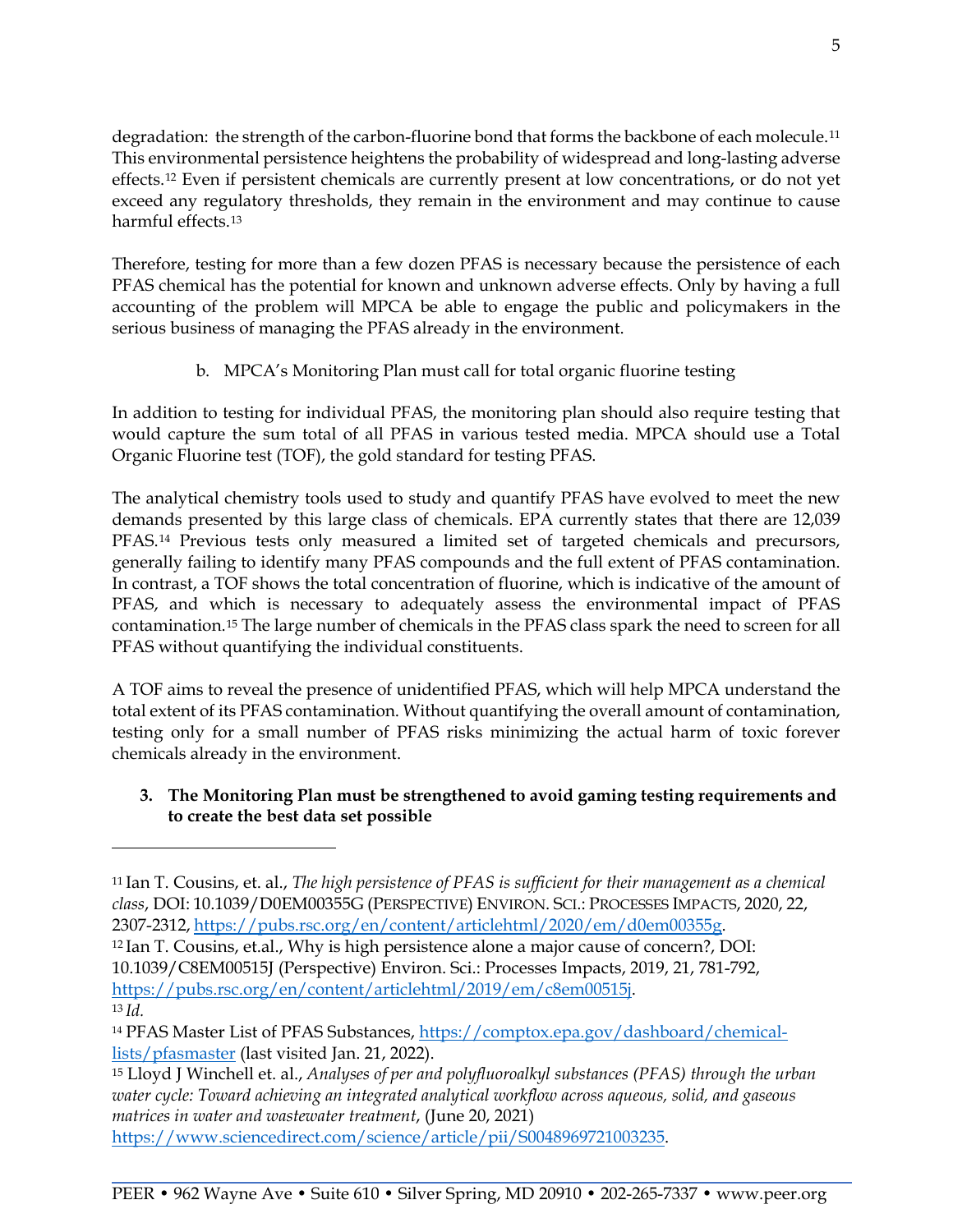One reason to establish and rely upon an advisory council with no industry conflicts of interest is to ensure that the Monitoring Plan does not ultimately lead to a data set full of gaps and false negatives. Recent research demonstrates that "[i]ntermittent monitoring of environmental standards may induce strategic changes in polluting activities."[16](#page-5-0) Indeed, researchers have demonstrated that air monitors are more likely to be taken offline on days of announced EPA testing, and local governments are incentivized to depress pollution on monitoring days while allowing increased pollution on non-monitoring days.[17](#page-5-1) Regulated facilities have even stronger incentives to report good numbers and avoid increased compliance costs.

a. Obtaining the best possible air monitoring data

Regarding the Draft Plan's outline of air monitoring requirements, facilities that are only expected to conduct one or two stack tests at a preordained date are strongly incentivized to minimize the PFAS emitted during those tests.

It is beyond question that garbage incinerators in Minnesota can get wildly different pollution readings based on what they allow to be burned on the day of testing. Indeed, the Hennepin Energy Recovery Center (HERC), the largest garbage burner in Minnesota, "failed and registered distressingly high numbers" on its first air quality test—leading some to believe that someone intentionally burned a large quantity of batteries to create a bad result.[18](#page-5-2) Leaving aside the accusation that those who oppose garbage burning would intentionally make the pollution from the facility more toxic, this admission by "the face of HERC"[19](#page-5-3) that a few batteries can make its emissions far more poisonous goes both ways: on days that HERC and other garbage burners know they are set to do stack tests it is fully within their control whether or not they send PFASheavy trash into the incinerator, or whether they instead choose to burn something cleaner to avoid getting a bad result. It is also concerning that a mass-balance/emission-factor approach to monitoring air emissions of PFAS can only hope to measure *known* PFAS inputs, and even MPCA's own materials admit that products labeled as PFAS-free may indeed contain different forms of PFAS than those claimed to be absent.[20](#page-5-4) While some industrial PFAS users may be able to reach accurate estimates using the monitoring techniques proposed, there is reason to believe

<span id="page-5-2"></span><sup>18</sup> Caleb Hannan, *Minneapolis gets trashed*, POLITICOMAGAZINE, Aug. 20, 2015, [https://www.politico.com/magazine/story/2015/08/minneapolis-trash-incinerator-121570/.](https://www.politico.com/magazine/story/2015/08/minneapolis-trash-incinerator-121570/) <sup>19</sup> *See id.* 

<span id="page-5-0"></span><sup>16</sup> Eric Yongchen Zou, *Unwatched Pollution: The Effect of Intermittent Monitoring on Air Quality* (Jan. 2021),

[https://static1.squarespace.com/static/56034c20e4b047f1e0c1bfca/t/603afc5c6607da3e6764017](https://static1.squarespace.com/static/56034c20e4b047f1e0c1bfca/t/603afc5c6607da3e67640175/1614478432535/monitor_zou_202101.pdf) [5/1614478432535/monitor\\_zou\\_202101.pdf](https://static1.squarespace.com/static/56034c20e4b047f1e0c1bfca/t/603afc5c6607da3e67640175/1614478432535/monitor_zou_202101.pdf)

<span id="page-5-1"></span><sup>17</sup> Daniel Raimi, *Cracking the Case of the Vanishing Air Pollution Data, with Eric Zou*, RESOURCES RADIO, Aug. 31, 2021, [https://www.resources.org/resources-radio/cracking-the-case-of-the](https://www.resources.org/resources-radio/cracking-the-case-of-the-vanishing-air-pollution-data-with-eric-zou/)[vanishing-air-pollution-data-with-eric-zou/](https://www.resources.org/resources-radio/cracking-the-case-of-the-vanishing-air-pollution-data-with-eric-zou/)

<span id="page-5-4"></span><span id="page-5-3"></span><sup>20</sup> MPCA, Firefighting Foam Use and Disposal (Feb. 2021),

<https://www.pca.state.mn.us/sites/default/files/w-hw4-17.pdf> ("Note: Class B foam concentrates marketed or labeled as 'PFOS and/or PFOA free' may still contain intentionallyadded PFAS and may not be fluorine-free.").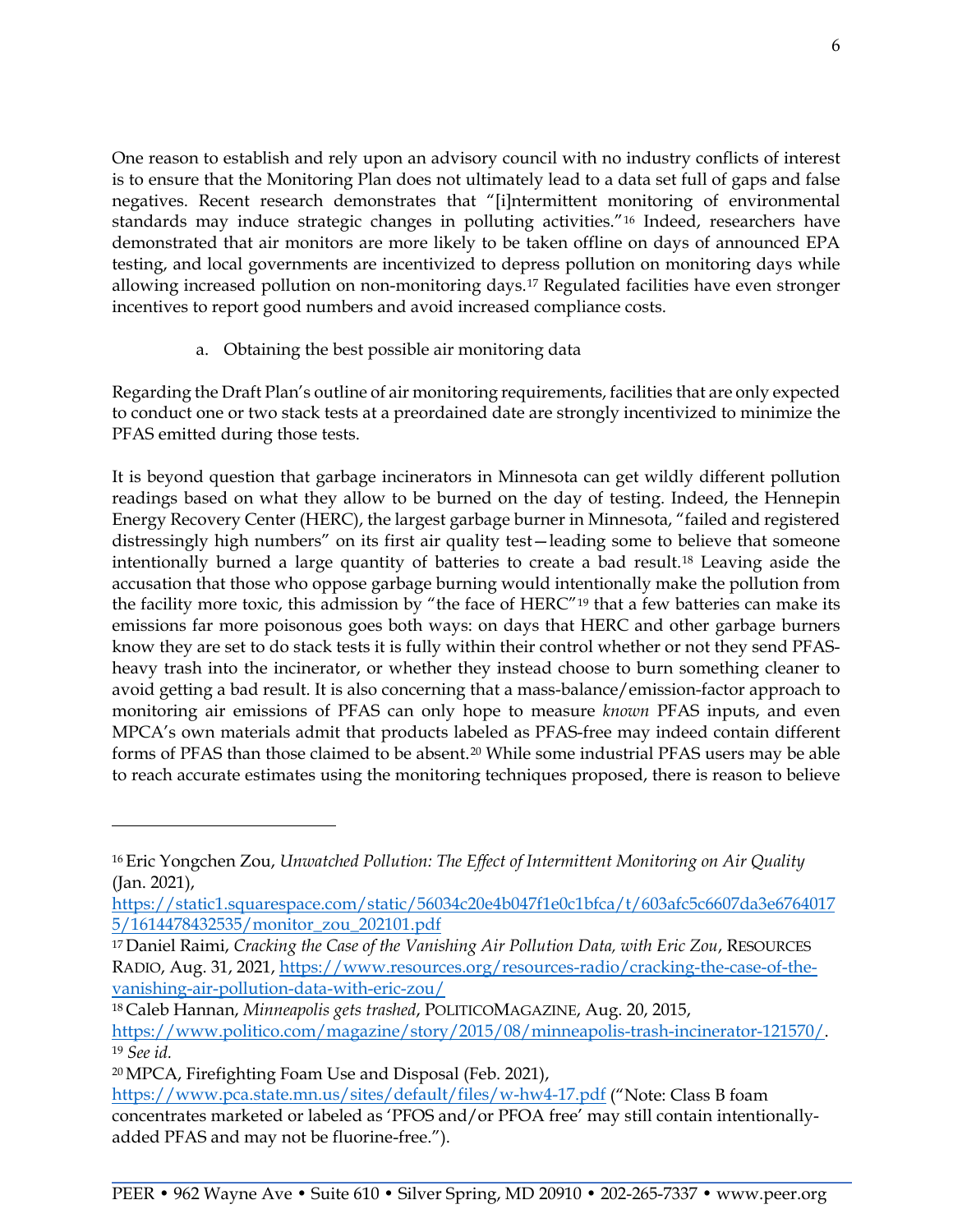that without spot-checks and environmental testing the Monitoring Plan will lead to underreporting of actual emissions.

Ultimately the only way to overcome gaming of air monitoring may be to require continuous testing of emissions for PFAS, but to the extent that that testing is not yet technologically available MPCA should rely on an unbiased advisory council to establish the best practices for testing. It should be MPCA and the advisory council's stated goal to avoid individual tests that are not reflective of the amount of PFAS emitted on average throughout the life of an emissions source. If testing cannot be done continuously, or randomly and unannounced, MPCA must establish a standard for sampling and monitoring inputs to assure that facilities cannot change the mix of their emissions in preparation for a known test date.

b. Obtaining the best possible wastewater monitoring data

The Draft Plan also fails to fully address the issue of PFAS contamination of wastewater. Testing only industrial pre-treatment influent in a small number of wastewater treatment plants is likely to conceal the real dangers posed by PFAS in wastewater effluent, which is continuously discharging PFAS to public waters. Considering the relatively low cost of monitoring wastewater, the Monitoring Plan should require testing all effluent and all wastewater treatment plants.<sup>[21](#page-6-0)</sup>

Landfill leachate containing PFAS is a major source of ground water and surface water contamination.[22](#page-6-1) It is an established problem that landfills place PFAS-laden leachate into local water treatment plants that have no way to effectively remove PFAS.[23](#page-6-2)

It is not enough to say that the amount of PFAS in the influent may be related to the amount in the effluent because the effluent often has more PFAS than the influent.[24](#page-6-3) MPCA is able to test for effluent as evidenced by the fact that some waste water systems in the state appear to already be capable of this.[25](#page-6-4) As discussed above, it would be logical to begin by requiring TOF tests for wastewater effluent, and then adding chemical-specific monitoring as appropriate to identify upstream sources of particular chemicals.

c. MPCA's plan must require stacked testing

The Draft Plan seeks to make testing manageable by only requiring one discharge source to be tested per facility, however this could miss a large source of PFAS if the agency misjudges the

<span id="page-6-0"></span><sup>21</sup> Draft Plan at 4 (noting costs of \$300 to \$500 per sample).

<span id="page-6-1"></span><sup>22</sup> E.A. Crunden, *Toxic PFAS waste that lasts 'forever' poses financial, logistical challenges for landfills*, WasteDive, (Oct. 19, 2020) [https://www.wastedive.com/news/pfas-forever-chemicals-waste](https://www.wastedive.com/news/pfas-forever-chemicals-waste-disposal-landfill-leachate/587042/)[disposal-landfill-leachate/587042/.](https://www.wastedive.com/news/pfas-forever-chemicals-waste-disposal-landfill-leachate/587042/)

<span id="page-6-2"></span><sup>23</sup> *Id.*

<span id="page-6-3"></span><sup>24</sup> Timothy L. Coggan et. al., *An investigation into per- and polyfluoroalkyl substances (PFAS) in nineteen Australian wastewater treatment plants (WWTPs)*, Heliyon (Aug. 2019) [https://www.ncbi.nlm.nih.gov/pmc/articles/PMC6716228/.](https://www.ncbi.nlm.nih.gov/pmc/articles/PMC6716228/)

<span id="page-6-4"></span><sup>25</sup> MPCA, Wastewater data browser[, https://www.pca.state.mn.us/data/wastewater-data](https://www.pca.state.mn.us/data/wastewater-data-browser)[browser](https://www.pca.state.mn.us/data/wastewater-data-browser) (selecting "parameter" there are more than a dozen "perfluoro…" options, which are likely PFAS chemicals under MPCA's comprehensive definition) (last visited Jan. 21, 2022).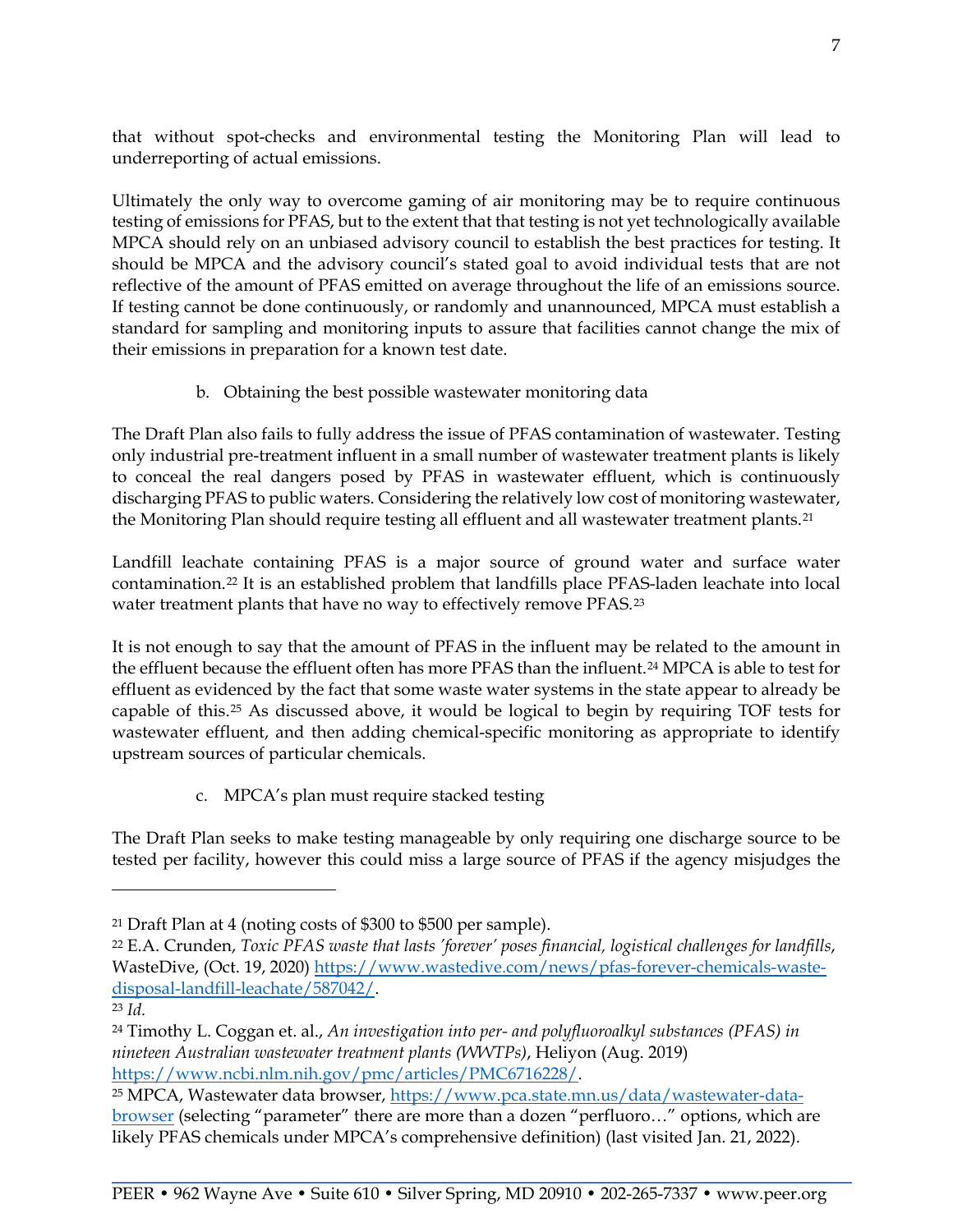most likely media to be contaminated with PFAS at that site. Stacked testing could help prevent false negatives and therefore ensure proper data to provide for proper analysis. Garbage in, garbage out—to the extent that the agency's goal is to "provide the initial understanding of PFAS presence (a necessary step to supporting pollution prevention) and identify scenarios where immediate measures to protect human health and the environment are necessary"[26](#page-7-0) it cannot simply assume that many known PFAS discharges are insignificant because they may not be the most-contaminated media coming from a site. PFAS are an urgent problem and MPCA doesn't have time for a Monitoring Plan plagued by false negatives.

It is also unclear whether MPCA will succeed in choosing the correct media to test. The Draft Plan says that "programs are coordinating monitoring requests in order to focus the monitoring in the area that is likely to be the most significant vector of PFAS release to the environment or the most likely to support source reduction activities." The "or" in that sentence contains multitudes. Is it actually the case that the agency knows enough at this point both to determine the "most significant" vectors and to discount monitoring those most significant vectors if there is a more addressable source reduction target? Both identifying pollution sources and opportunities for source reduction are important, but sacrificing the former for the latter appears to be a losing proposition if it means that MPCA will come out of this process with a data set that misses large amounts of PFAS emissions. Moreover, PFAS that are "less significant" are still nonetheless significant and toxic, and might have unique problems requiring their monitoring—data from an EPA study show that 95 percent of PFAS emitted to the air travel more than 150 kilometers from the emissions source,[27](#page-7-1) meaning that even "less significant" air emissions are nearly impossible to remediate and address once they have been sent out into the landscape.

Available evidence demonstrates that PFAS contamination can be emitted in numerous ways from the same site. For example, while a military base or airport may indeed emit the most PFAS from stormwater discharge, that in no way minimizes the groundwater contamination that occurs because of the exact same pollution source. This is because PFAS contaminated groundwater may indeed be more relevant and important as it is often a source for drinking water. MPCA must reconsider its proposal in the Draft Plan to not fully test for all known discharges of PFAS from sites that are known to be handling and emitting PFAS to the environment.

## **4. MPCA's Monitoring Plan must include opportunities for feedback and information gathering from impacted communities**

Many parts of the Draft Plan reference "stakeholders" as a distinct group apart from the general public. The term appears to be used throughout the Draft Plan as a stand-in for regulated permittees. For example: Air Program Plan "regulated stakeholders and the general public"; Wastewater Program "the wastewater program used a stakeholder engagement process to

<span id="page-7-0"></span><sup>26</sup> Draft Plan at 1.

<span id="page-7-1"></span><sup>27</sup> D'Ambro, E., H. Pye, J. Bash, J. Boyer, C. Allen, C. Efstathiou, R. Gilliam, L. Reynolds, K. Talgo, AND B. Murphy. Characterizing the air emissions, transport, and deposition of per- and polyfluoroalkyl substances from a fluoropolymer manufacturing facility. International Journal of Environmental Science and Technology. Springer, Heidelburg, Germany, 55(2):862-870, (2021), <https://doi.org/10.1021/acs.est.0c06580> *available at* 

[https://cfpub.epa.gov/si/si\\_public\\_record\\_Report.cfm?dirEntryId=350614&Lab=CEMM.](https://cfpub.epa.gov/si/si_public_record_Report.cfm?dirEntryId=350614&Lab=CEMM)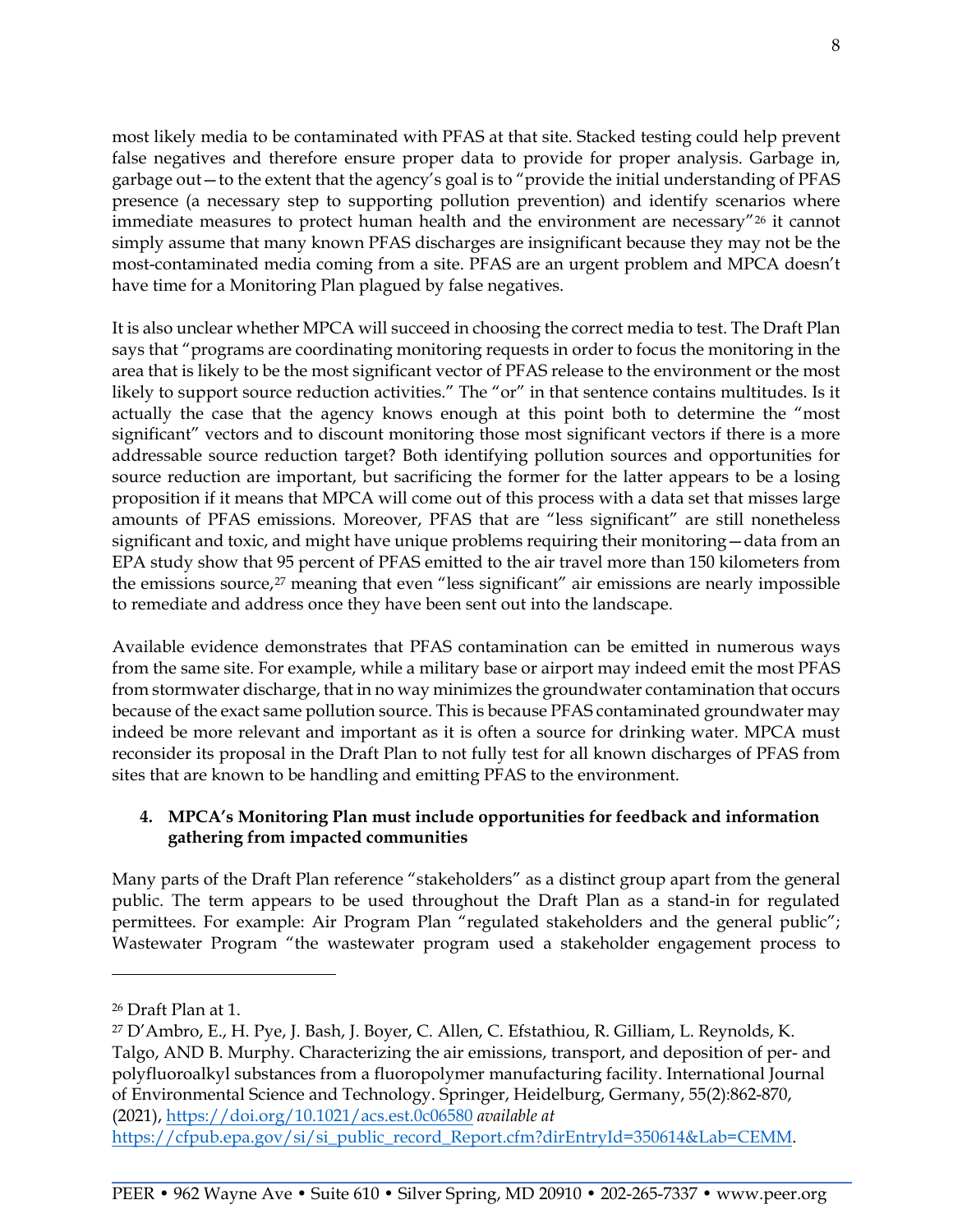understand concerns and gain early input"; the Remediation program had a "stakeholder only" meeting to brief "stakeholders" three weeks before conducting a "public meeting" on the same information[28,](#page-8-0) Remediation also referred to "stakeholders" as those who are remediating their own pollution under the Draft Plan<sup>29</sup>; Solid Waste and Hazardous Waste Plan refers to numerous engagements with "stakeholders" and only describes stakeholder contacts with facilities, national waste industry groups, and landfill operators<sup>[30](#page-8-2)</sup>; and the Industrial Stormwater Program Plan refers to "stakeholders and the public" but only speaks of engaging with stakeholders and not the public.[31](#page-8-3) While the agency is free to consider the perspectives of permittees, its duty is to the people of Minnesota. Protecting the environment should not be limited to only options that are authorized by permittees. As the Draft Plan makes abundantly clear, the agency has ample legal authority to compel permittees to do additional monitoring to protect human health and the environment from these dangerous pollutants. Overreliance on voluntary compliance may lead to a Monitoring Plan that fails to create a complete data set and conceals important information from the concerned impacted public.

Rather than limiting agency-sought feedback to that of "stakeholders" with an interest in minimizing their own liability and costs of compliance, MPCA should now collaborate with genuine stakeholders who represent the interests of the most impacted communities in the state. For example, Duluth for Clean Water,<sup>[32](#page-8-4)</sup> the Minnesota Environmental Justice Table,<sup>[33](#page-8-5)</sup> the Task Force members for the Northside and Southside Green Zones in Minneapolis,<sup>[34](#page-8-6)</sup> the Center for Earth, Energy and Democracy,<sup>[35](#page-8-7)</sup> and numerous community groups in the East Phillips neighborhood<sup>[36](#page-8-8)</sup> are active community-representative and environmental-justice leaders in areas that are undoubtedly disproportionately impacted by pollution, including PFAS exposure. Indeed, MPCA has a list of relevant environmental justice organizations on its dedicated environmental justice site, indicating it knows who to reach out to in order to create meaningful connections.[37](#page-8-9)

<span id="page-8-0"></span><sup>28</sup> *See* MPCA PFAS monitoring plan [https://www.pca.state.mn.us/waste/mpca-pfas-](https://www.pca.state.mn.us/waste/mpca-pfas-monitoring-plan)

[monitoring-plan](https://www.pca.state.mn.us/waste/mpca-pfas-monitoring-plan) (last visited Jan. 21, 2022); *see also* Draft Plan at 26 (referring to stakeholders in explaining why the Remediation staff are not finalizing a guidance document that was a "shortterm" priority in the PFAS Blueprint).

<span id="page-8-1"></span><sup>29</sup> Draft Plan at 26; *see also id.* (describing a "stakeholder advisory group" that will have a say in guidance that is germane to their own pollution remediation).

<span id="page-8-2"></span><sup>30</sup> Draft Plan at 15.

<span id="page-8-3"></span><sup>31</sup> Draft Plan at 21.

<span id="page-8-4"></span><sup>32</sup> Duluth for Clean Water <https://www.duluthforcleanwater.org/> (last visited Jan. 21, 2022).

<span id="page-8-5"></span><sup>33</sup> Minnesota Environmental Justice Table, Facebook,<https://touch.facebook.com/mnejtable/> (last visited Jan. 21, 2022).

<span id="page-8-6"></span><sup>34</sup> *See* Northside Green Zone Task Force, Meeting Notes, Sept. 3, 2020,

[https://lims.minneapolismn.gov/Download/CommitteeReport/1405/NGZ\\_20200903\\_minute](https://lims.minneapolismn.gov/Download/CommitteeReport/1405/NGZ_20200903_minutes.pdf) [s.pdf](https://lims.minneapolismn.gov/Download/CommitteeReport/1405/NGZ_20200903_minutes.pdf) (listing Task Force members for Northside Green Zone).

<span id="page-8-7"></span><sup>35</sup> Center for Earth, Energy and Democracy<http://ceed.org/> (last visited Jan. 21, 2022).

<span id="page-8-8"></span><sup>36</sup> *See*, *e.g.*, East Philips Neighborhood Institute – Indoor Urban Farm,

<https://www.eastphillipsneighborhoodinstitute.org/> (last visited Jan. 21, 2022).

<span id="page-8-9"></span><sup>37</sup> *See* MPCA and environmental justice, [https://www.pca.state.mn.us/about-mpca/mpca-and](https://www.pca.state.mn.us/about-mpca/mpca-and-environmental-justice)[environmental-justice](https://www.pca.state.mn.us/about-mpca/mpca-and-environmental-justice) (listing seven organizations at the bottom of the page) (last visited Jan. 21, 2022).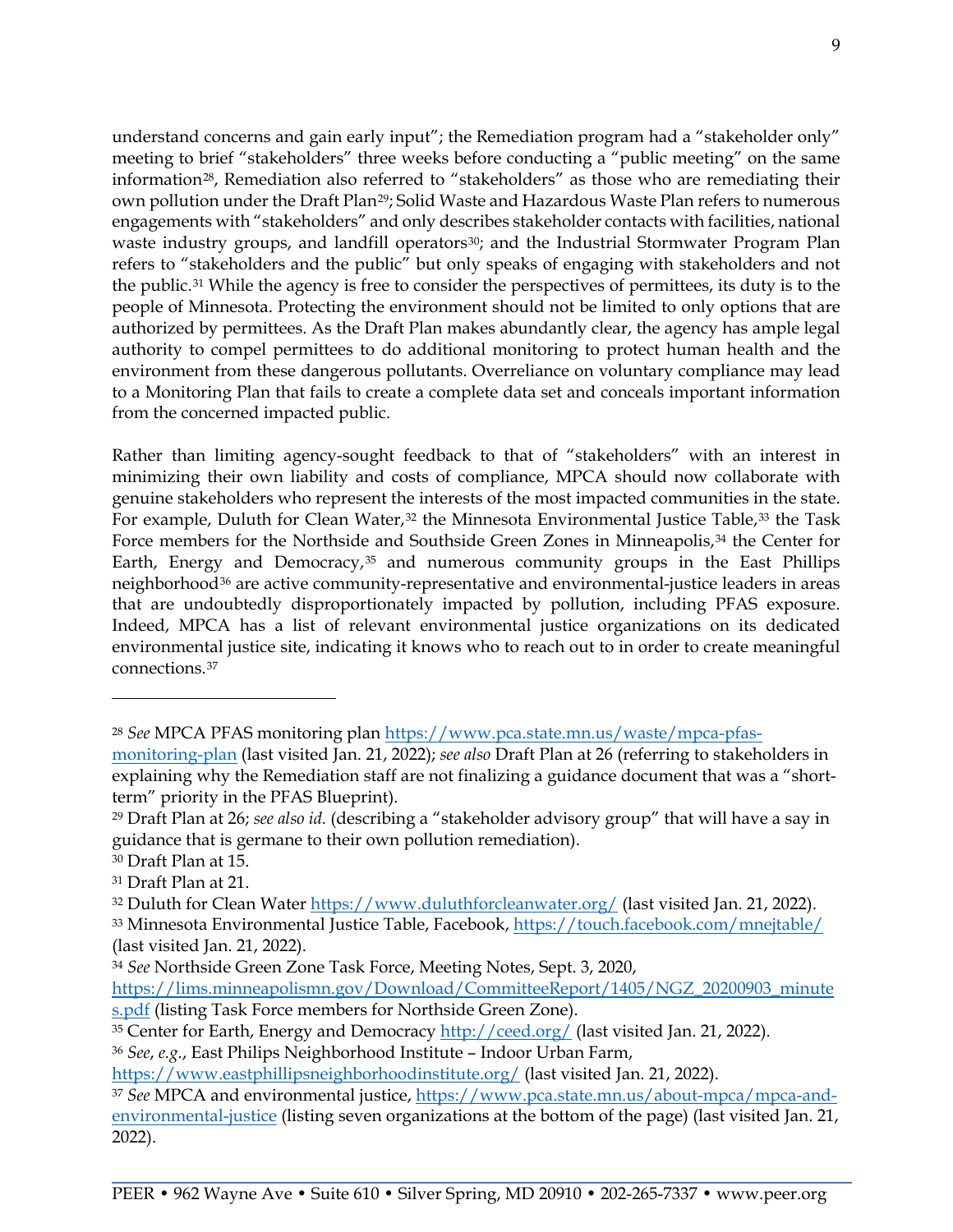Furthermore, Native-led organizations and tribal nations would likely have great insight into the needs for transparent and open communication of potential dangers and monitoring results that would be relevant to their constituencies.[38](#page-9-0) Under Minn. Stat. § 10.65, Subd. 3, MPCA must consult with tribes regularly, but the Draft Plan makes no mentions of how the agency has consulted with them as opposed to the "stakeholders." To the extent that MPCA has not fully consulted with tribal contacts regarding its Draft Plan it should suspend any plans to finalize the Monitoring Plan until it has done so.

## **5. Monitoring results must be made publicly available in accessible online formats**

The public has a significant interest in MPCA's PFAS testing results. Publicly released results both engage citizens and encourage legitimate decision-making through transparent means. As such, it is troubling that the Draft Plan does not name specific facilities that would have to undergo heightened testing (i.e., stack testing within the air monitoring plan) and there is reason to believe that the agency is not going to immediately publish the data it receives. The fact that the Draft Plan relies upon research on PFAS land application that includes data on anonymous participating facilities<sup>[39](#page-9-1)</sup> is another troubling data gap that will not inspire public confidence in the ultimate results. It would be best to immediately publish all data received to an open database that is easy for the public to both understand and access.

Transparency ensures legitimacy in the process of establishing how dire the PFAS picture is for Minnesotans. The availability of, and ease of access by the public to, information held by the government, as well as the ability to observe or become informed about regulatory decisionmaking facilitates fully articulated agency decisions. This is because the general public has a significant interest in any action bearing on government misconduct. Simply put, increasing public access enables better public participation.

Preferably, the data would be visualized in a map that would allow the public to view PFAS sources by location and see the testing data develop at permitted locations over time. By providing the data in progress MPCA could save significant time and resources by getting ongoing public feedback and increasing the amount of testing based on identified gaps brought up by members of the public and advocates.

## **6. Conclusion**

While MPCA has worked with its existing permittees and "stakeholders" in developing the Draft Plan, it is important that the agency continuously seek out the input of the Minnesotan public and advocacy organizations that have developed an expertise in toxics and waste issues. As such, we strongly suggest that MPCA comply with MEPA and create and advisory committee that can continuously improve upon the Monitoring Plan as information develops. This Monitoring Plan is a great opportunity for the agency to coordinate with experts, community representatives, and advocates from around the country to protect Minnesotans

<span id="page-9-0"></span><sup>38</sup> *See id.* (listing tribal contacts that MPCA liaises on for certain permits).

<span id="page-9-1"></span><sup>39</sup> Draft Plan at 11 ("A number of municipal WWTPs are anonymously providing biosolids samples for the project.").